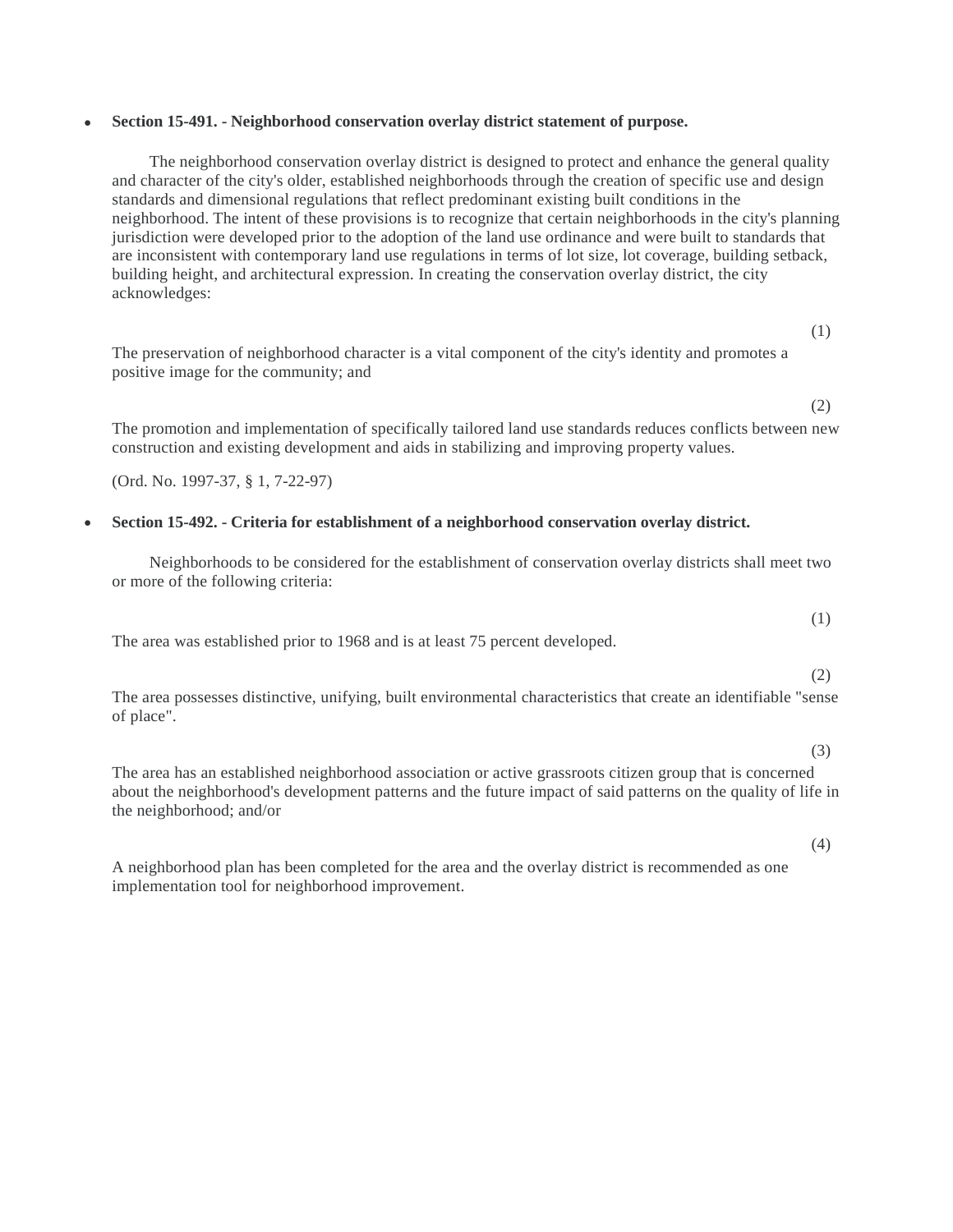## • **Section 15-495. - Establishment of Ghent neighborhood conservation overlay district; promulgation of use and design standards.**

*Statement of intent.* Platted in 1906 as New Bern's second residential suburb, Ghent is a neighborhood of predominantly single-family houses set on compact lots and surrounded by mature vegetation. Roughly half of the original 130-acre subdivision was developed in the first three decades of the 20th century and consists of one- and two-story frame and brick dwellings characterized generally by spacious front porches, uniform setbacks, vertical orientation, and bungalow and colonial revival detailing popular during the period. Garages, if present, were detached and located in rear yards. This area, bounded generally by First Street on the East, Seventh Street on the West, Trent Boulevard on the North, and Park Avenue on the South, is designated as a National Register Historic District.

> The remaining residential blocks to the west of Seventh Street and concentrated primarily along Spencer Avenue developed mainly in the decades after World War II. Houses in this section of Ghent typically were built in the popular ranch-style with no front porches and a more horizontal building orientation. Garages were also frequently attached to the residence.

*Neighborhood conservation district established.* The Ghent neighborhood conservation district is established as a district which overlays existing zoning districts, the extent and boundaries of which are divided into two subareas, "Area 1" and "Area 2", and indicated on the official zoning map of the city. The boundaries of the Ghent neighborhood conservation district are as shown on the official zoning map, which are the same as shown on the plat entitled "Ghent Neighborhood Conservation Overlay District - Proposed Option #4," prepared by the engineering department of the city, bearing date December 2, 1997, a copy of which is on file in the office of the city engineer.

*Standards.* The following design standards and dimensional requirements are intended to integrate new residential construction into the Ghent neighborhood in a manner that is consistent with and reinforces the character of the neighborhood's existing housing stock. Variations in design standards and dimensional requirements have been instituted to reflect the differences in residential building design that are found in the Ghent National Register Historic District and established residential areas to the west of the historic district. Standards have also been created for existing structures where the intent is to ensure that certain alterations to existing buildings are not inconsistent with the character of the neighborhood.

> *Area 1:* Residential standards for the area bounded generally by the west side of First Street on the East, the east side of Seventh Street on the West, the south side of Trent Boulevard on the north, and the north side of US 70 by-pass and the west side of Country Club Road on the south, exempting the YMCA property and those lots located on the north and south sides of Park Avenue between Fifth and Seventh Streets:

*New residential construction:*

(1)

(2)

Residential structures shall be built on a crawl space or a modified slab at least 18 inches above grade with a minimum 18-inch brick masonry curtain wall exposed.

Principal building roofs on residential structures shall be gabled or hipped with a minimum 6/12 -roof pitch. Gabled or shed roofed dormers may be permitted provided that they do not exceed, in the aggregate, 80 percent of the facade width.

(a)

(c)

(b)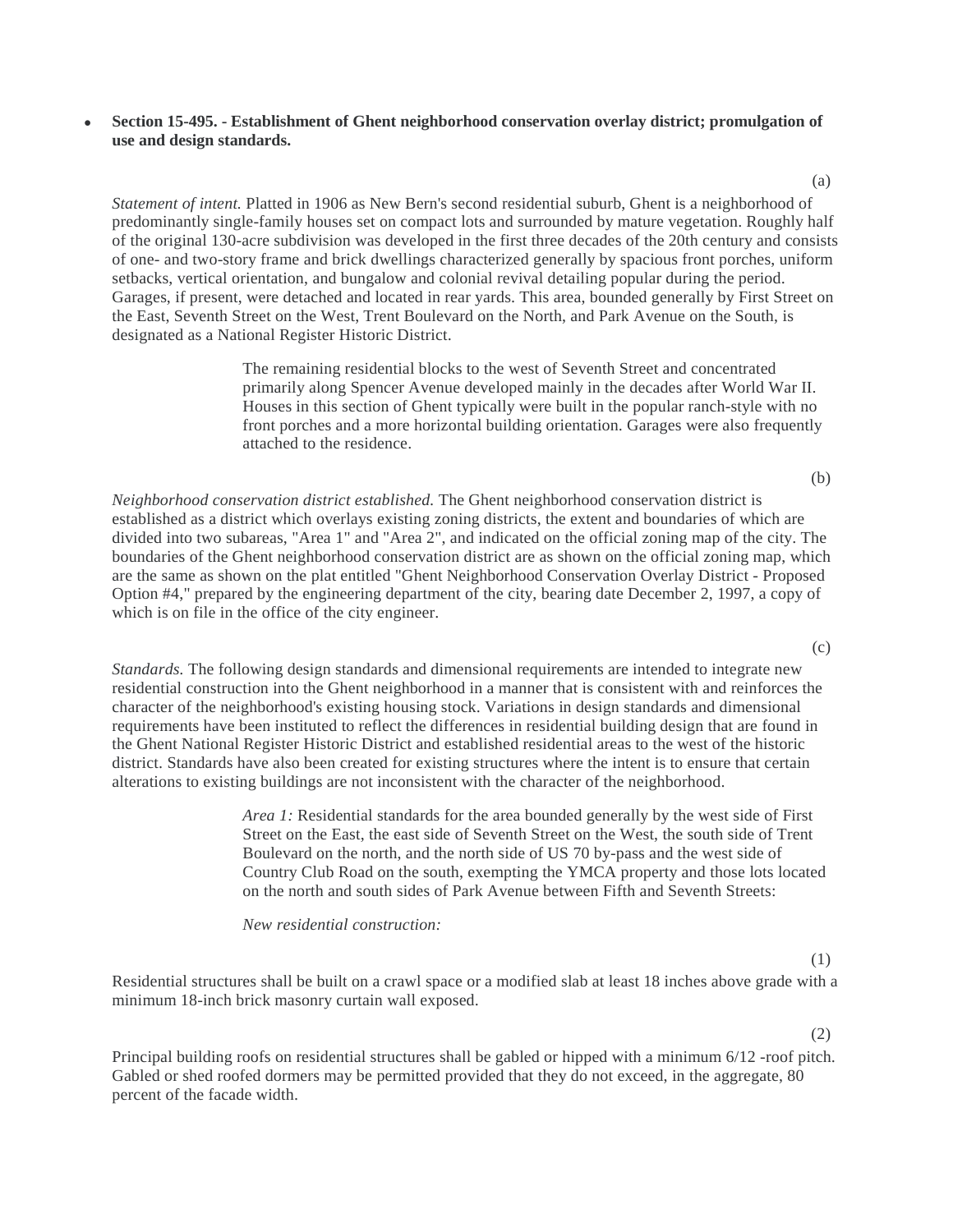(3)

(4)

(5)

(6)

Covered porches shall span a minimum of 50 percent of the front facade of the house and shall have a minimum usable depth of six feet.

Residential structures shall have their principal entrance facing the street and shall have a front covered

porch consistent with the majority of older historic homes found in the neighborhood.

Porch roofs shall be supported by architectural elements traditionally used in the neighborhood such as, but not limited to, round Doric or Tuscan columns, square posts (five inches by five inches minimum size) with ornamental base and cap, or tapered square posts set on brick masonry piers. Ornamental metal supports which are inconsistent with early 20th century architecture in Ghent shall be prohibited. All porch supports, excluding masonry elements, shall be painted.

Ornamental metal railings are prohibited. Railing pickets, spindles, or balusters, if used, shall be spaced in accordance with state building code requirements, but in no case shall said pickets, spindles, or balusters exceed a maximum distance of six inches on center. Pickets, spindles, or balusters should not be attached to the outside of horizontal rail members, but shall be positioned in the center of said members. Porch railings, excluding masonry units, shall be painted.

Buildings shall be sheathed in horizontal siding, wood shingles, stucco, or brick. Siding boards shall have a maximum six inches exposure to the weather.

Windows and doors shall have a vertical orientation and be fitted with a minimum four and one-half-inch wide casing or trim.

Garages, if incorporated into the design of the house, shall be set back a minimum of four feet from the front wall of the house (not including porch).

Front yard setbacks for residential properties shall be within a zone established by the minimum and maximum setbacks of existing structures found on the block. In new residential blocks developed within the neighborhood conservation district, buildings shall maintain a 15- to 20-foot front yard setback. The minimum side yard setback for residential properties shall be five feet. However, sufficient space shall be provided along one side of the lot to accommodate off-street parking within the side or rear yard of the property. Residential structures and accessory buildings shall not exceed 60 percent total lot coverage. Rear yard setbacks will be the resultant ground remaining from compliance with front and side yard setbacks and lot coverage requirements, but shall be no less than 15 feet.

*Alterations to existing residential structures.*

Residential structures with front porches shall retain these features.

(1)

Wood or masonry porch supports or railings may not be replaced with ornamental metal.

(3)

(2)

#### (8)

(7)

# (9)

# (10)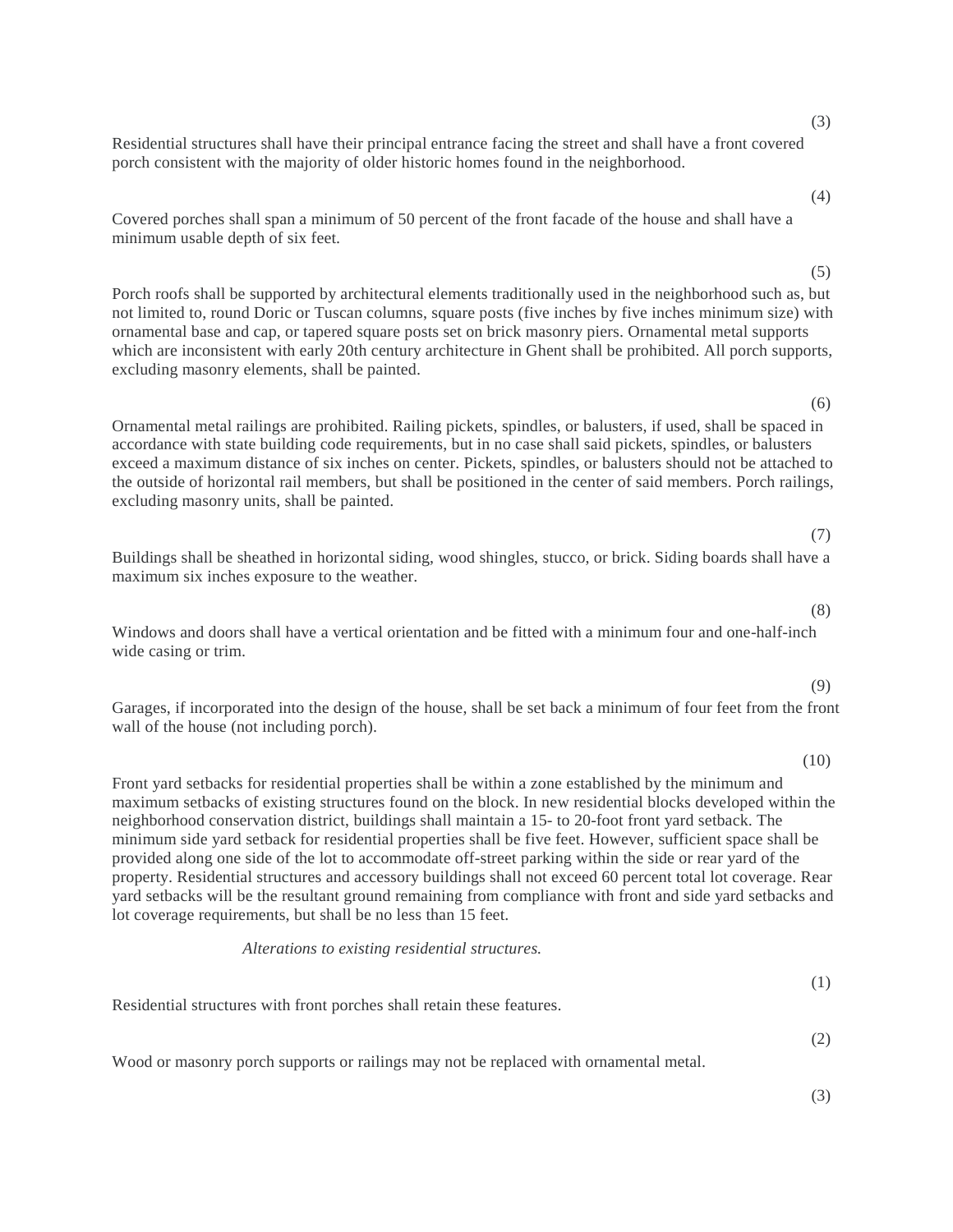Wooden porch elements, if replaced with new wood materials, shall be painted.

When a front porch is added to an existing residential structure, the porch roof shall be supported by architectural elements traditionally used in the neighborhood such as, but not limited to, round Doric or Tuscan columns, square posts (five inches by five inches minimum size) with ornamental base and cap, or tapered square posts set on brick masonry piers. Railing pickets, spindles, or balusters, if used, shall be spaced in accordance with state building code requirements, but in no case shall said pickets, spindles, or balusters exceed a maximum distance of six inches on center. Pickets, spindles, or balusters should not be attached to the outside of horizontal rail members, but shall be positioned in the center of said members. Porch elements, excluding masonry units, shall be painted. Ornamental metal supports and railings are prohibited.

Windows and doors in new additions shall have a vertical orientation and be fitted with casing or trim to match the existing casing or trim on the house.

Front yard setbacks for residential properties shall be within a zone established by the minimum and maximum setbacks of existing structures found on the block. The minimum side yard setback for residential properties shall be five feet. However, sufficient space shall be provided along one side of the lot to accommodate off-street parking within the side or rear yard of the property. Residential structures and accessory buildings shall not exceed 60 percent total lot coverage. Rear yard setbacks will be the resultant ground remaining from compliance with front and side yard setbacks and lot coverage requirements, but shall be no less than 15 feet.

In accordance with [section 15-127](https://library.municode.com/nc/new_bern/codes/code_of_ordinances?nodeId=PTIICOOR_APXALAUS_ARTVIIINOSI_S15-127ABDINOSI) of this ordinance, residential structures that do not comply with the standards enumerated in this section that are destroyed by fire, demolition, or act of God may be reconstructed within a 180-day period without complying with said standards. Compliance with the above enumerated standards may be waived in part or in whole by the zoning administrator beyond the 180-day period in situations involving the reconstruction of a house that is identified as a "contributing" structure in the Ghent National Register Historic District, as identified in the Ghent Historic District National Register of Historic Places Registration Form, prepared by Black & Black Preservation Consultants, bearing date December 1987, a copy of which is on file in the office of the city planner. Flexibility in the administration of these standards is necessary where the intent is to reconstruct a historic house to its original appearance prior to its destruction.

> *Area 2:* Residential standards for the area bounded by the west side of Seventh Street on the East, the east and south sides of Trent Boulevard on the West and North respectively, and lots abutting the north side of Park Avenue right-of-way. Also included are lots located on the north and south sides of Park Avenue between Fifth and Seventh Streets and the YMCA property:

*New residential construction.*

Residential structures shall be built on a crawl space or a modified slab at least 18 inches above grade with a minimum 18 inches brick masonry curtain wall exposed.

Buildings shall be sheathed in horizontal siding, wood shingles, stucco, or brick. Siding boards shall have a maximum six inches exposure to the weather.

(7)

(4)

(5)

(6)

(1)

(2)